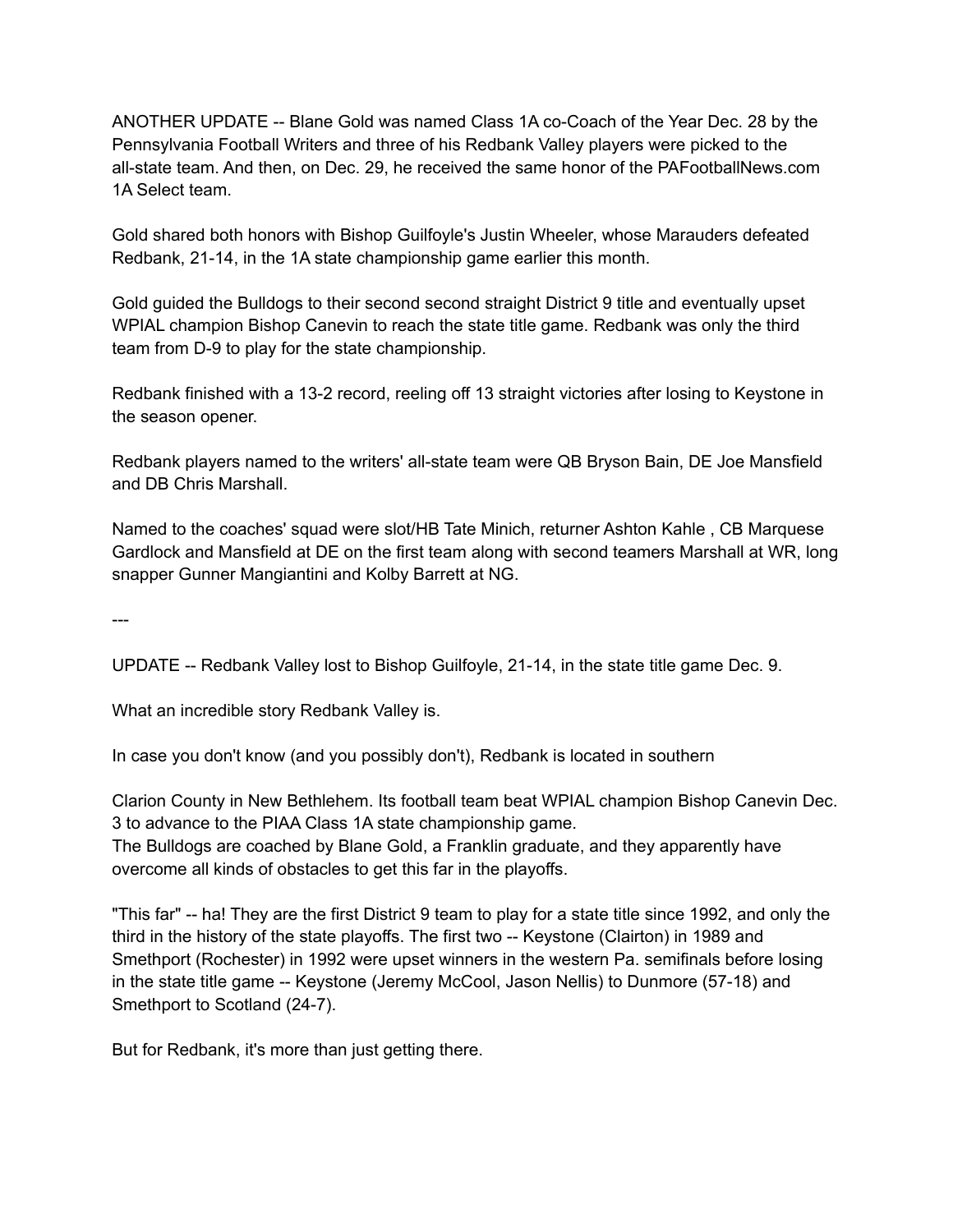"We've gone through some stuff emotionally in the last month," Gold told Ryan Kunselman of The Derrick after the win over Canevin. "It's been self-inflicted with guys getting ejected and losing them for the playoffs games and losing them from the team. For these guys to weather that emotion and do this?

"After the season-opening loss to Keystone, I was worried I would lose the guys, and here we are going to Hershey..."

Now I'm not sure what all that means, but I do know the obstacles are hinted at in excerpts from the following reports:

- The turning point in the Canevin game came in the third quarter when Chris Marshall returned an intercepted pass 98 yards for a touchdown to tie the game at 14 all. 1. The Bulldogs had been outgained 172-29 in the first half and trailed 14-7 at intermission. 2. And as for the 6-3 Marshall. "We just put him at safety three weeks ago," Gold told Mike White of the Pittsburgh Post-Gazette.
- To overcome the first-half deficit in yardage, Redbank switched to a medium range passing game. Quarterback Bryson Bain missed on his first five passes, but finished 15 of 29 for 149 yards. This included a 21-yard completion to Aiden Ortiz on third-and-16 before the diminutive Brenden Schreckengost ended the go- ahead drive with a 3-yard run. Joe Mansfield, who leads RV with 10.5 sacks, gave his team some insurance with a safety later on in the fourth quarter. Now back to Bain, an erstwhile pitcher who is headed to IUP to play baseball: he never played football before this year. But his stats for the season read 149-253 for 2,115 yards and 29 touchdowns.
- And as for the 5-3, 135-pound Schreckengost. He was making his first start in a 21-14 victory over Northern Bedford in the western Pa. finals Nov. 26. Gold said he learned at 2 p.m. the day of the game that his leading rusher, senior Ray Schreckengost (161-878), would be unavailable. So, B. Schreckengost was thrust into action despite his pre-game stats of 22-for-55 yards rushing with zero TDs. But all he did was carry 20 times in the snow for 137 yards, including a 47-yard run in the fourth quarter to give the Bulldogs the lead for good. Earlier, his 80-yard kickoff return tied the game at 7-7.

Not only is Redbank's story unusual, but so is its coach, Gold, the subject of a story Dec. 3 written by Mike Kilroy of exploreVenango. (Go to [exploreVenango.com\)](http://explorevenango.com/) to read this excellent piece) Gold has made missionary trips year after year since 2010 to Haiti , Costa Rica and Compton, Calif. In Haiti he dug foundations and helped to lay waterlines for communities that were devastated by an earthquake. This in sweltering heat. In Compton he was part of an outreach program to help run a football camp in an area that has the highest per capita murder rate in the nation.

So, not your average football coach is Gold, a Grove City College graduate who teaches government, economics, sociology and psychology at Redbank Valley High School. Gold said in high school he realized he wanted to teach and coach and his first mentor was Tiger LaVerde, the Oil City High graduate who got his coaching start at Franklin and now owns the nation's longest winning streak (55 games) at Kirtland, Ohio. Later, Tiger's younger brother Matt, gave Gold his first coaching job as an assistant for two years at Oil City. Gold told Kilroy he learned a lot from the two brothers.